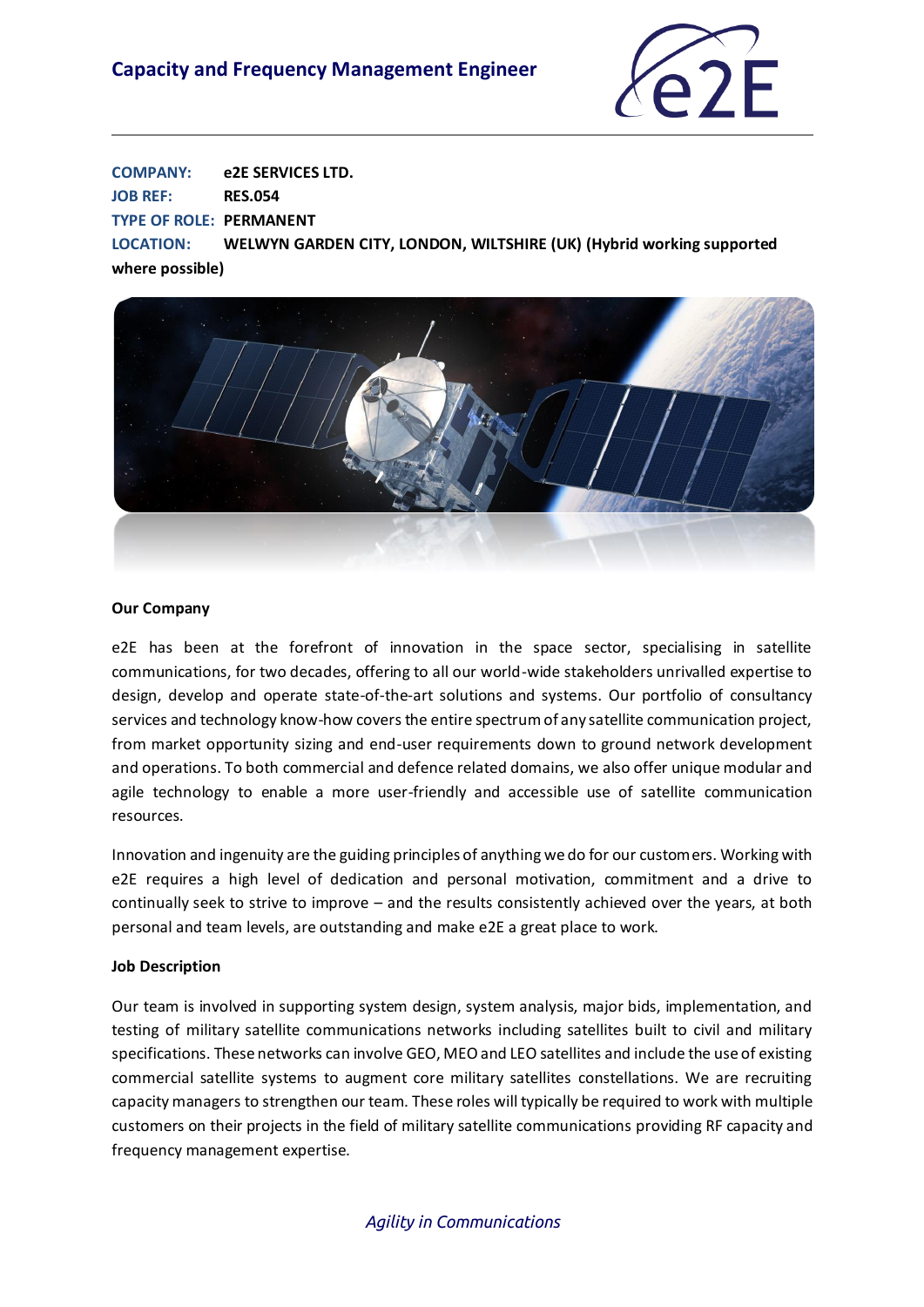# **Capacity and Frequency Management Engineer**



#### **Key Responsibilities**

- Work to customer requirements and respond to changes in the satellite communications demand from Users.
- Perform due diligence on the existing equipment and systems to ensure they meet the customer requirements.
- Critically analyse current working processes of service providers to identify improvements.
- Generate new documentation for processes and procedures based on the new contract requirements and the results of the analysis of current processes.
- Ensure critical working data and tools successfully transition to the new IT operating environment on schedule.
- Ensure all appropriate capacity/ frequency agreements are transitioned to the new contractual arrangements.
- Preparation of Assurance Case reports to support overall system assurance.
- Ensure targets are met, in accordance with the programmes schedule and agreed set of deliverables.

#### **Skills, Character and Experience**

#### Essential

- More than 5 years' experience in a satellite capacity management, satellite resource planning and or frequency coordination roles, or similar field.
- University degree in Electrical/Mechanical Engineering, Computer Science or equivalent qualification.
- Thorough understanding of capacity and resource trade-offs within the satellite communications resource planning environment and ability to clearly articulate these trades and alternatives to non-technical customers and users.
- Experience in Response to Stress situations within satellite communications environment.
- Relevant experience in an operations environment including knowledge of spectrum monitoring equipment and management of EMI.
- Ability to communicate at all levels of the business both internally and externally with Customers.
- Excellent analytical skills resulting in clear and concise explanations of observations, problems or anomalies.
- Collaborative mind-set and strong interpersonal skills.
- Must hold or be able to achieve SC & DV Clearance.
- Must be a UK national.

#### **Salary**

- Attractive compensation package dependent on skills/experience.
- Growing list of Company benefits.
- By submitting your CV/application you are consenting to e2E Group using and storing information about you for monitoring purposes relating to your application of future employment. This information will only be used by e2E Group.

### *Agility in Communications*